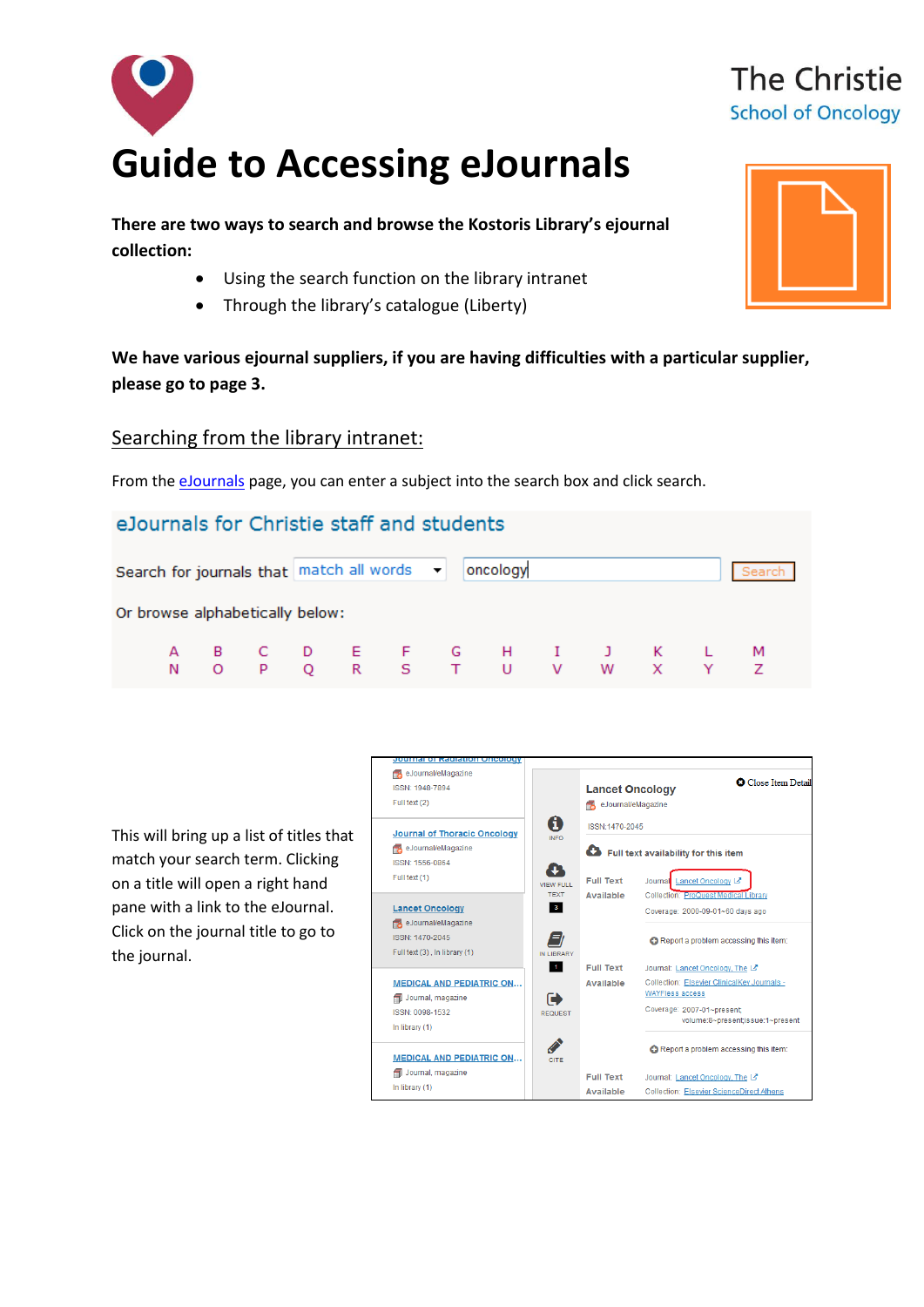## Searching Liberty:



Clicking on the Liberty icon on the library home page will take you to the Kostoris Library's online catalogue.

To search for ejournals, select the highlighted drop down menu and select "advanced search".

| ľ<br><b>General search term  enter here</b> | Basic search |  |
|---------------------------------------------|--------------|--|

From the panel that appears, select "eJournal" under type.

Type the subject that you are interested in where it says "General search term".

| Seneral search term  enter here |  | $\bullet$ $\bullet$ $\bullet$ $\bullet$<br>Advanced search v |                    |                                                                                         |            |
|---------------------------------|--|--------------------------------------------------------------|--------------------|-----------------------------------------------------------------------------------------|------------|
| Find all words                  |  |                                                              |                    | $\blacksquare$ Available copies only $\Box$ Documents $\Box$ Include Non-Physical Items |            |
| Title  enter here               |  |                                                              |                    | Year From<br>- Year To                                                                  |            |
| Author  enter here              |  |                                                              | gg <sub>c</sub>    |                                                                                         | <b>SBC</b> |
| Publisher  enter here           |  |                                                              | Series  enter here | $\frac{d}{d}$                                                                           |            |
| <b>Types</b>                    |  | <b>Branches</b>                                              |                    | <b>Collections</b>                                                                      |            |
| All                             |  | All                                                          | A.                 | All                                                                                     |            |
| Article                         |  | Kostoris Library                                             |                    | <b>Books for Breaks</b>                                                                 |            |
| Audiobook                       |  | Maguire Communication                                        |                    | <b>Breast Care Course</b>                                                               |            |
| <b>Book</b>                     |  |                                                              |                    | Clinical                                                                                |            |
| Computer                        |  |                                                              |                    | eBooks                                                                                  |            |
| eBook                           |  |                                                              |                    | <b>Exam Books</b>                                                                       |            |
| eJournal                        |  |                                                              |                    | Health and Well-Being                                                                   |            |
| Equipment                       |  |                                                              |                    | <b>Journals</b>                                                                         |            |
| Facility                        |  |                                                              |                    | <b>Non Clinical Books</b>                                                               |            |
| Maguire Communication ▼         |  |                                                              |                    | Popular Science                                                                         |            |

| ঌ | oncology         | Advanced search v                                                                                                         |
|---|------------------|---------------------------------------------------------------------------------------------------------------------------|
|   | Title            | <b>C</b> 1-20 of 139<br>$\pmb{\mathrm{v}}$                                                                                |
|   | <b>C-IOURNAL</b> | American Journal of Hematology / Oncology [Proquest eJournal] / Fulltext: 2008 - 2009                                     |
|   | <b>C-IOURNAL</b> | Analytical Cellular Pathology: Cellular Oncology [EBSCO eJournal] / Fulltext: 2010 - Present (embar<br>months)            |
|   | <b>E-IOURNAL</b> | Annals of Oncology [EBSCO eJournal] / Fulltext: 1996 - Present (embargoed: 12 months)                                     |
|   | E-JOURNAL        | Annals of Oncology [HWfree] / Full Text: 1996 - current, delayed 12 months                                                |
|   | <b>E-IOURNAL</b> | Annals of Oncology [HWfree] / Full Text: 1996 - 2011                                                                      |
|   | <b>E-IOURNAL</b> | Annals of Oncology [OUPcht] / Full Text: 1990 - current                                                                   |
|   | CANIDAN          | Annals of Surgical Oncology: An Oncology Journal for Surgeons [EBSCO eJournal] / Fulltext: 2009<br>(embargoed: 12 months) |
|   | <b>E-IOURNAL</b> | Annals of Surgical Oncology [Proquest eJournal] / Fulltext: 1999 - Present (embargoed: 12 months)                         |
|   | E-IOURNAL        | Asia Pacific Journal of Clinical Oncology [EBSCO eJournal] / Fulltext: 2009 - Present (embargoed: 13                      |
|   | E-IOURNAL        | Asia Pacific Journal of <i>Oncology</i> and Hematology [Proguest eJournal] / Fulltext: 2009 - 2010                        |

This will return a list of books. Hovering the mouse over the title that you are interested in will make a little window pop-up.

You can access the journal by clicking on the link by "Web Address".

 $\bigcirc$ Annals of Surgical Oncology: An Oncology Journal for Surgeons [EBSCO eJournal] / Fulltext: 2009 - Present EYOURNAL (embargoed: 12 months) http://search.ebscohost.com/direct.asp?db=mdc&jid=8C9&scope=site Web Address: Athens Username and Password Required Notes: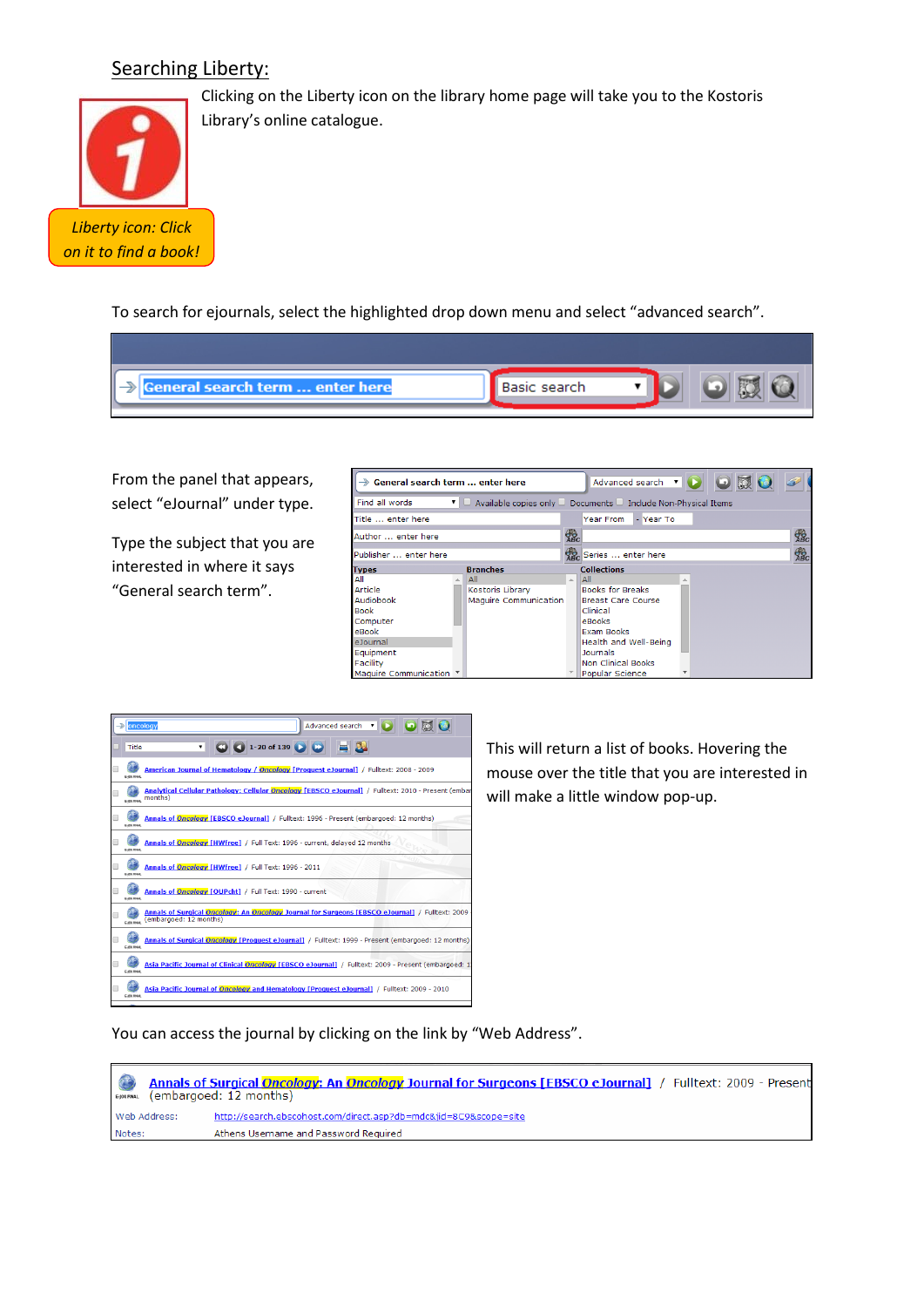## ClinicalKey:

Clicking on a ClinicalKey link will take you straight to an OpenAthens Authentication point. Entering your OpenAthens username and password will take you straight to the resource.

You can save articles as a pdf by clicking on the pdf symbol:  $\mathbb{\mathbb{Z}}$ 

## *For more help using ClinicalKey, please contact the library.*

 $\Gamma$ 

## EBSCOhost:

After selecting your book you will be taken to an authentication page. **Do not put your OpenAthens username and password here!** Instead select "OpenAthens login".

| <b>Authentication Point</b>                                                        |
|------------------------------------------------------------------------------------|
| Inhstesttesttest<br><b>OpenAthens username:</b><br>OpenAthens password:<br>Login » |
| Forgotten password?<br>Alternative login   Login help                              |

| Login           |                                      |
|-----------------|--------------------------------------|
| <b>User ID</b>  |                                      |
| <b>Password</b> |                                      |
|                 | Login                                |
|                 | Shibboleth Login<br>OpenAthens Login |

| <b>Authentication Point</b>                                                        |
|------------------------------------------------------------------------------------|
| Inhstesttesttest<br><b>OpenAthens username:</b><br>OpenAthens password:<br>Login » |
| Forgotten password?<br>Alternative login   Login help                              |

This will take you to an OpenAthens authentication point. **Put your OpenAthens username and password here.**

## Ovid:

After selecting your book you will be taken to an authentication page. **Do not put your OpenAthens username and password here!** Instead, select "Athens login" from the top right corner.

|                                                          | Athens Login<br>Institutional Login |  |
|----------------------------------------------------------|-------------------------------------|--|
| th OvidSP:<br>D and password below<br>widSP" button once |                                     |  |
| Start OvidSP >>                                          |                                     |  |

٦

| <b>Authentication Point</b>                                                              |
|------------------------------------------------------------------------------------------|
| nhstesttesttest<br><b>OpenAthens username:</b><br><b>OpenAthens password:</b><br>Login » |
| Forgotten password?<br>Alternative login   Login help                                    |

This will take you to an OpenAthens authentication point. **Put your OpenAthens username and password here.**